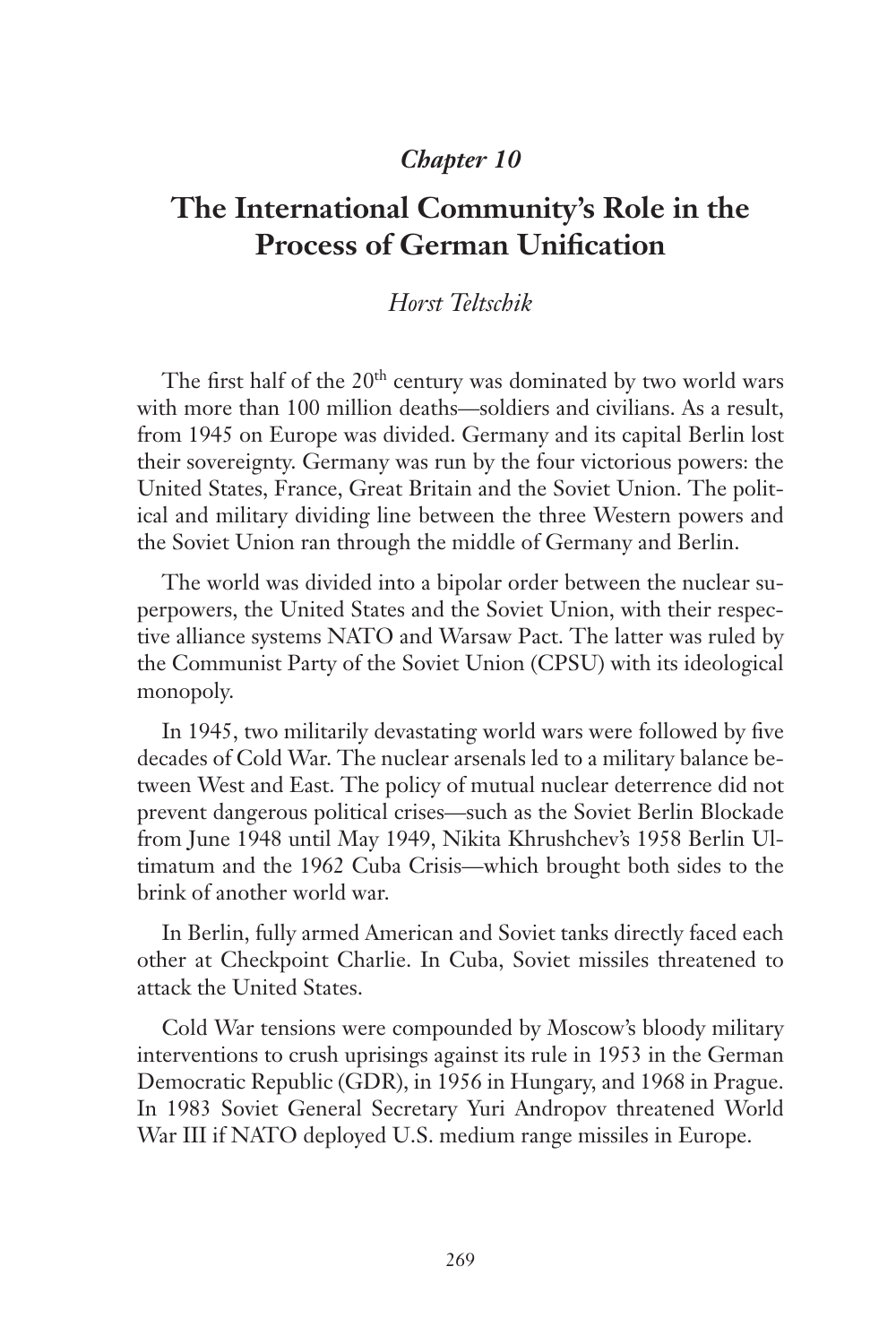At the peak of the Cold War—the Cuba Crisis in October 1962 the United States decided to change its strategic approach towards the Soviet Union, which also affected NATO policy. On June 10, 1963, in a speech at American University, President John F. Kennedy announced his "Strategy of Peace." Against the suggestions of most of his advisors, Kennedy entered into personal direct disarmament negotiations with Nikita Khrushchev. On November 28, 1962 they agreed to remove medium-range missiles aimed at each other. The Soviets removed their missiles from Cuba and the United States removed their missiles from Turkey and Italy. Kennedy's lone decision was driven by his realization that "all we have built…would be destroyed in the first 24 hours…Both the United States and its allies, and the Soviet Union and its allies, have a mutually deep interest in a just and genuine peace and in halting the arms race." The Soviet press published his entire speech without any changes.

Kennedy's "Strategy of Peace" profoundly influenced NATO and inspired Willy Brandt's policy of détente. In December 1967, the 15 NATO members agreed on the Harmel Report that stated "NATO and a policy of détente are not alternatives which exclude each other." Security and détente were two sides of the same coin.

In the spring of 1969, half a year after the Soviets had crushed the Prague uprising, Foreign Minister Willy Brandt took up an old initiative by Nikita Khrushchev and initiated a European security conference. He did not want to leave the idea to the Soviets. This turned into the Conference for Security and Cooperation in Europe (CSCE). In parallel, the Brandt/Scheel-government negotiated bilateral treaties in 1970 with Moscow, Warsaw, and Prague as well as several treaties with the GDR.

In 1971-72 they added a Four-Power-Agreement about Berlin. The policy of détente reached its zenith with the signing of the CSCE Final Act on September 1, 1975 in Helsinki.

Nevertheless, the Atlantic Alliance had to learn an important lesson. In spite of the policy of détente and the signing of the CSCE Final Act, Soviet General Secretary Leonid Brezhnev started stationing new medium-range nuclear missiles (SS-20). Because of their range, they were not aimed at Soviet Union's main opponent, the United States but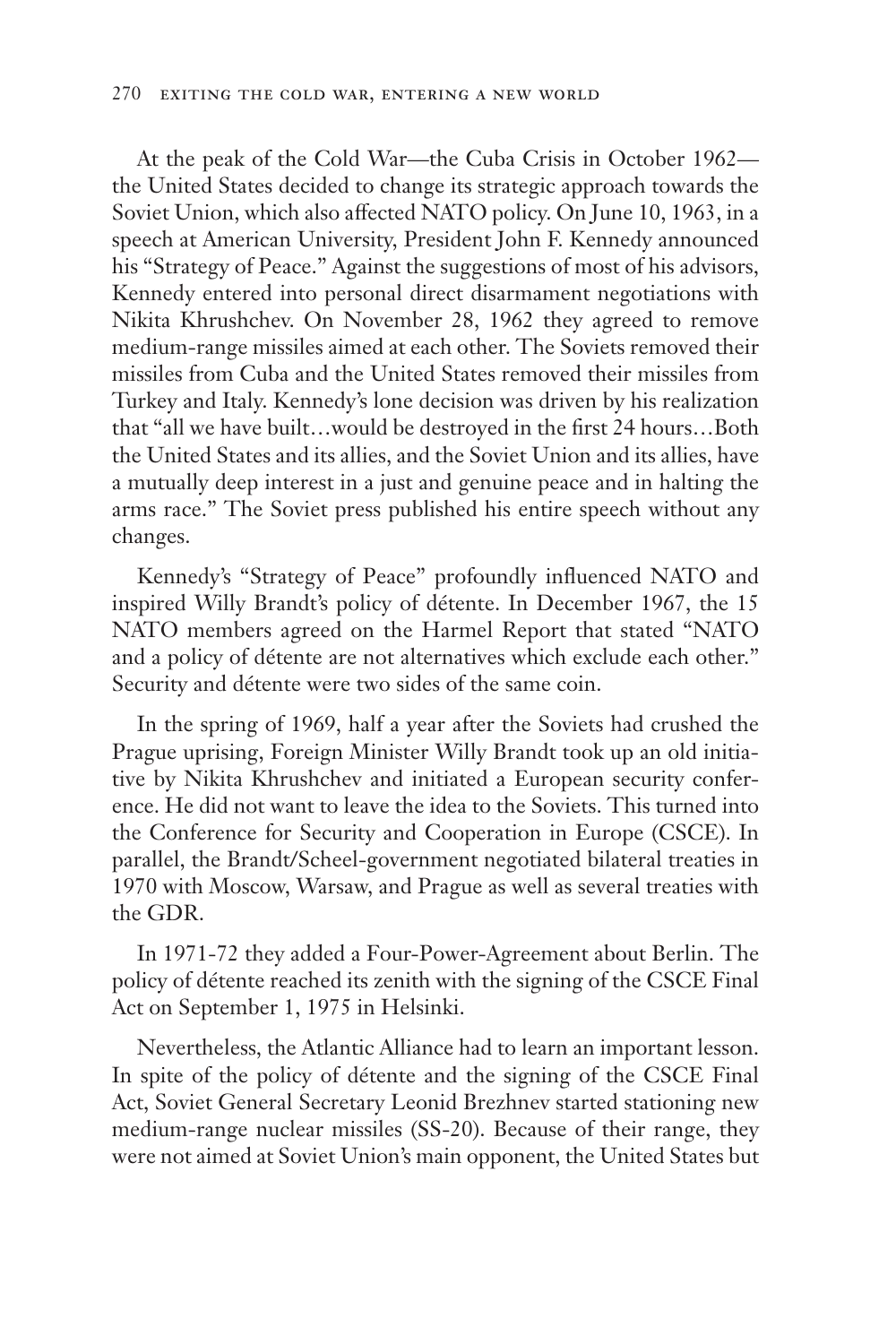rather at Europeans—such as Willy Brandt—who had most strongly pushed for a policy of détente.

In December 1979, NATO responded with its double-track decision, initiated by Brandt's successor, Chancellor Helmut Schmidt: either the Soviet Union would remove its medium-range missiles or NATO would station U.S. medium-range missiles in Western Europe. U.S.-Soviet arms control talks in Geneva failed.

In 1983 and against massive public protests, the Kohl-Genscher government began stationing American missiles. In January 1983, French President François Mitterrand, a Socialist, gave a speech in the German Bundestag and supported NATO's decision. Soviet General Secretary Yuri Andropov threatened World War III.

The Cold War had returned and reached a new peak. President Ronald Reagan publicly called the Soviet Union an "evil empire." In 1983, he announced his Strategic Defense Initiative (SDI) and thereby appeared to further fuel the conflict. Mikhail Gorbachev, who later became President of the Soviet Union, admitted that both decisions the stationing of medium-range missiles in Europe and SDI—forced the Politburo of the Communist Party of the Soviet Union (CPSU) to change its ways. The CPSU leadership knew they could not afford a new arms race. They also did not have the necessary technologies to create their own missile defense program.

On October 1, 1982, Helmut Kohl was elected Chancellor of Germany. His foreign policy strategy rested on two main pillars: a strong Atlantic Alliance and close partnership with the United States; and a European Community (EC), which would further integrate, and close friendship with France.

The more stable this foundation, the more leeway the Federal Government would have to conduct a proactive policy of détente towards the Soviet Union and the Warsaw Pact.

Even though East-West tensions were running high, Chancellor Kohl, who had only been in office for a few weeks, announced in a letter to Soviet General Secretary Andropov his interest in improving relations with Moscow. In July 1983, Kohl met Andropov in Moscow. The General Secretary was already severely and visibly ill. The same was true for his successor Konstantin Chernenko, whom Kohl had a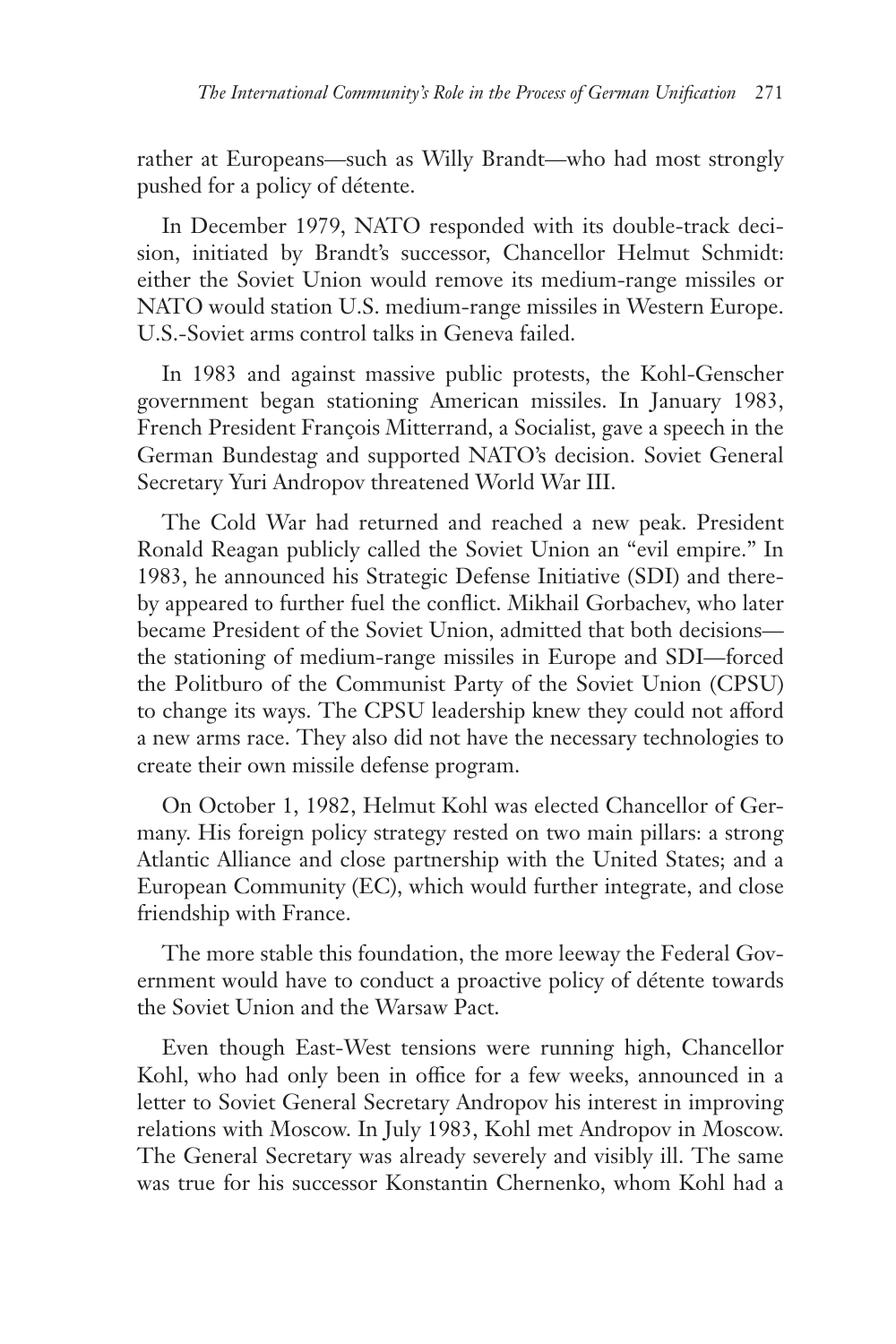chance to meet and talk to extensively at Andropov's funeral. From 1983 until1984, negotiations between the two superpowers had almost come to standstill.

This lack of communications was the reason Chancellor Helmut Kohl travelled to Washington in November 1984 right after President Ronald Reagan had been reelected. He was successful in convincing the President to use all means to restart summit diplomacy as well as disarmament and arms control negotiations with the Soviet leadership. Helmut Kohl was quite satisfied that the President was willing to put this in a joint communiqué. The German Chancellor demonstrated that he was willing to use his influence with Moscow as well as Washington.

In parallel, the Kohl-Genscher government had a core interest in giving political and economic support to reform movements within Warsaw Pact countries. Since 1983, Germany had been giving significant political, economic and financial support to Hungary. In 1989, Hungary started first steps to open its borders. Tens of thousands of GDR refugees had the opportunity to leave Hungary through Austria to West Germany. When Helmut Kohl gave a speech at the Hungarian parliament in December 1989, he expressed his gratitude to the Hungarians for "knocking the first stone out of the Wall" by finally opening their borders on September 10, 1989.

At the same time, the still formally Communist government and its Prime Minister Miklós Németh put Hungary on the path to democratization. In October 1989, Hungary declared itself a Republic and aimed to become a constitutional democracy with a multi-party system. The communist government announced free elections, knowing quite well that they would lose—a historically unique decision.

The German government also secretly supported the banned Polish trade union movement Solidarność. In 1989, I started negotiating with Poland's last communist government about a "Comprehensive Treaty" as a basis for future relations between the two countries. As Chancellor Kohl's personal envoy, I successfully finished these negotiations on August 24, 1989 with Poland's first democratically elected government under Prime Minister Tadeusz Mazowiecki.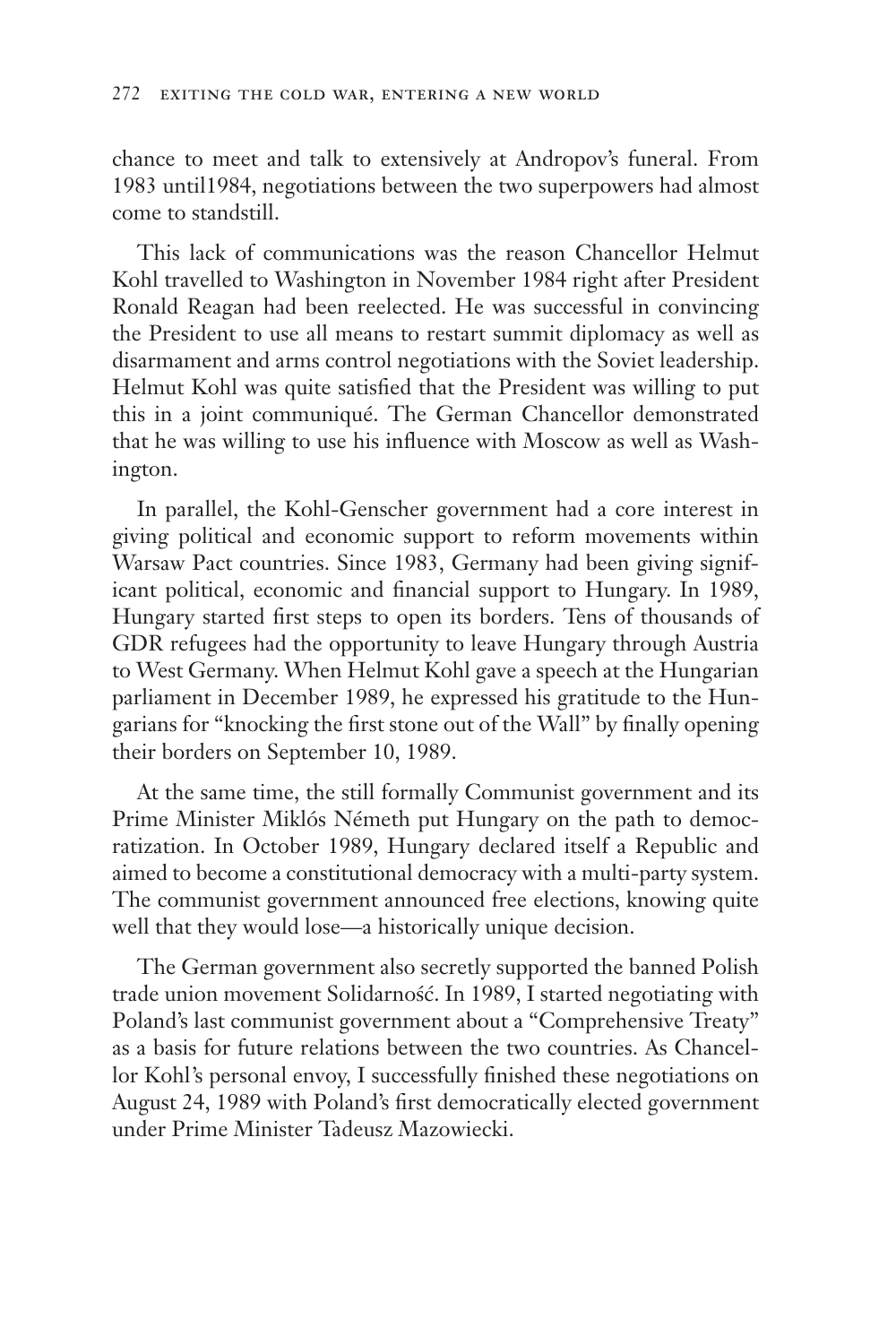For the German government, these talks and negotiations with Hungary and Poland were of decisive importance. We were supporting and experiencing first hand successful transformations of communist systems into democratic governments and societies. We also learned an important lesson: Soviet Secretary General Gorbachev kept his word. Already in 1985 he had promised at a Warsaw Pact summit that the Soviet Union would not interfere any more into the internal affairs of other members. He added that each country would be responsible for its own progress. At this point, there were still Soviet troops stationed in Poland and Hungary that could have stopped any democratic transformation. But for now, they stayed in their barracks. This put an end to the Brezhnev Doctrine, which Moscow bloodily enforced in Prague in 1968 to maintain the communist system.

After the fall of the Berlin Wall in November 1989, Helmut Kohl drew confidence from this experience with Hungary and Poland that Soviet troops in the GDR would also remain in their barracks. At all times, they would have been able to shut down the border between East and West Germany.

The German government was also talking to Bulgaria's President Todor Zhivkov and the Prime Minister of Czechoslovakia, Ladislav Adamec. We were mostly talking about financial aid, but those talks ended without results. Neither was willing to initiate reforms.

In 1983, Chancellor Helmut Kohl had invited Erich Honecker General Secretary of the East German communist party, to Bonn for an official visit. Moscow vetoed the meeting because of the NATO double-track decision.

Most importantly, we wanted to intensify discussions with the GDR leadership on various levels with one clear aim: to reconnect as many Germans from both sides of the Wall as possible; to prevent a further drifting apart; and to achieve improvements for the people in the GDR. Primarily, we wanted the GDR government to lower the age for GDR citizens to travel to West Germany. So far, this was only possible for retirees. The West German government increased its payments to the GDR to allow political prisoners to emigrate to the West. A 2 billion Deutschmark loan to the GDR was quite controversial. Critics called it survival aid for the GDR regime. With this loan, we achieved the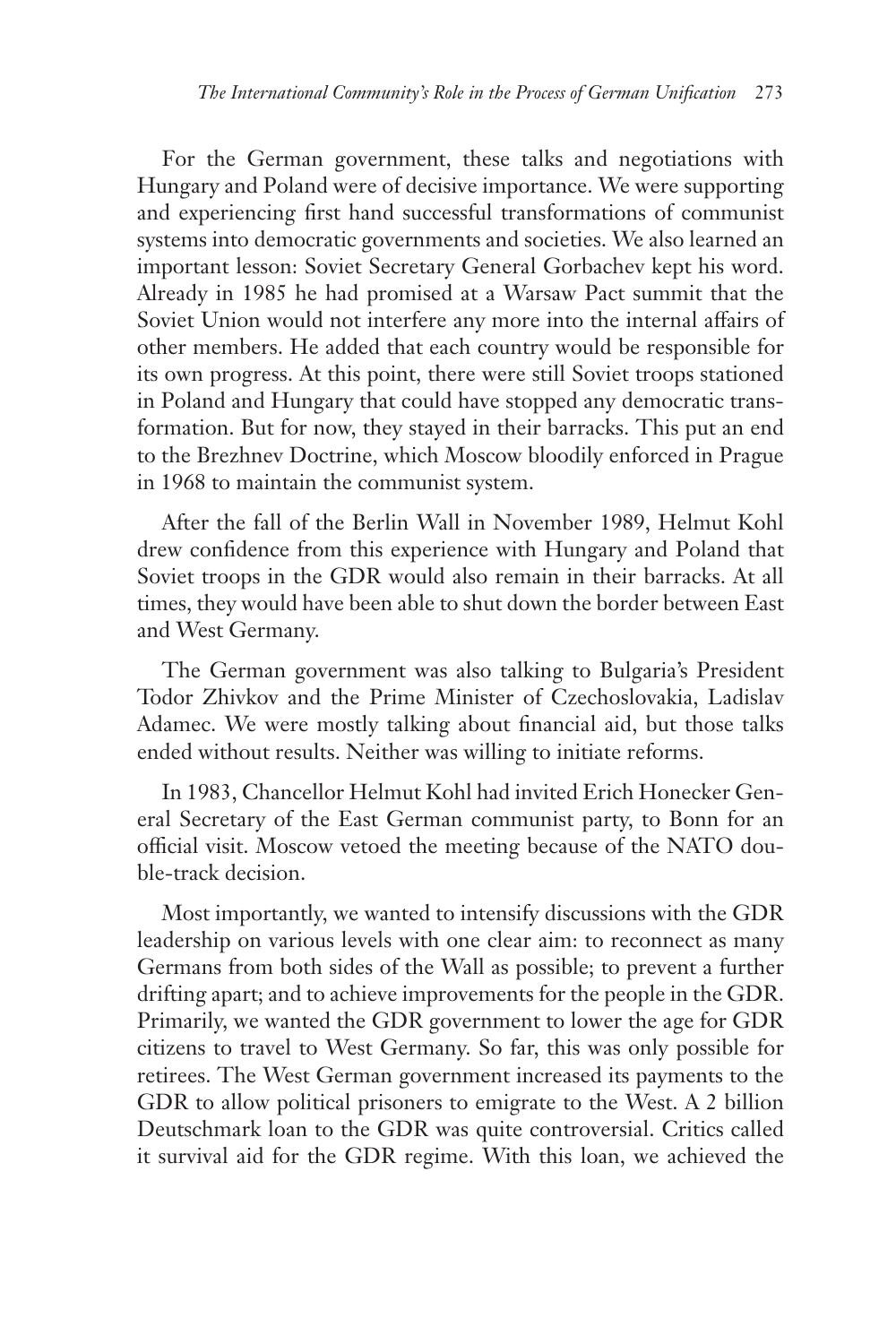removal of trip-wired directional antipersonnel mines from the GDR border fence.

Thankfully, in March 1985 Mikhail Gorbachev was appointed General Secretary of the CPSU. In contrast to his predecessors, he was young, healthy and energetic. In the same year, summit talks between President Reagan and Gorbachev and disarmament negotiations between the superpowers resumed and achieved quick results. In 1987, the INF treaty was signed, which eliminated all ground-based nuclear weapons with a range of 500 to 5,000 km.

In June 1989, Gorbachev visited West Germany for several days. Kohl and Gorbachev signed a joint statement, in which the Soviet leadership for the first time recognized the right of self-determination of all peoples. During long and intense talks, Chancellor Kohl offered as much support as possible for Gorbachev's reform agenda of glasnost and perestroika. Gorbachev soon took him up on that offer.

At the same time, a wave of refugees was leaving the GDR through Poland, Czechoslovakia and Hungary. At the beginning of September, Budapest finally opened its borders.

Simultaneously, mass demonstrations began in almost all GDR cities. On November 9, 1989, the Wall fell and everybody was surprised. Nobody was prepared for that.

On that fateful day, Chancellor Helmut Kohl was in Warsaw. After his return, he called the heads of state or government of the Four Powers. All four responded more or less in the same way: 'We should remain calm and reasonable and prevent chaos.' Nobody had a plan or some kind of strategy. Everybody was surprised by the fall of the Wall.

Chancellor Kohl used the opportunity to announce his objective in an unambiguous keynote address in the Bundestag: to reunite Germany as a federation. At the same time, he outlined his strategy in ten points. Unification was to happen in agreement with the Four Powers and embedded in the European unification process. The Chancellor avoided mentioning a time line.

Chancellor Helmut Kohl did not inform the Four Powers or his own government before the speech. We did not expect the Soviet leadership to support the plan at this point. Nevertheless, several CPSU members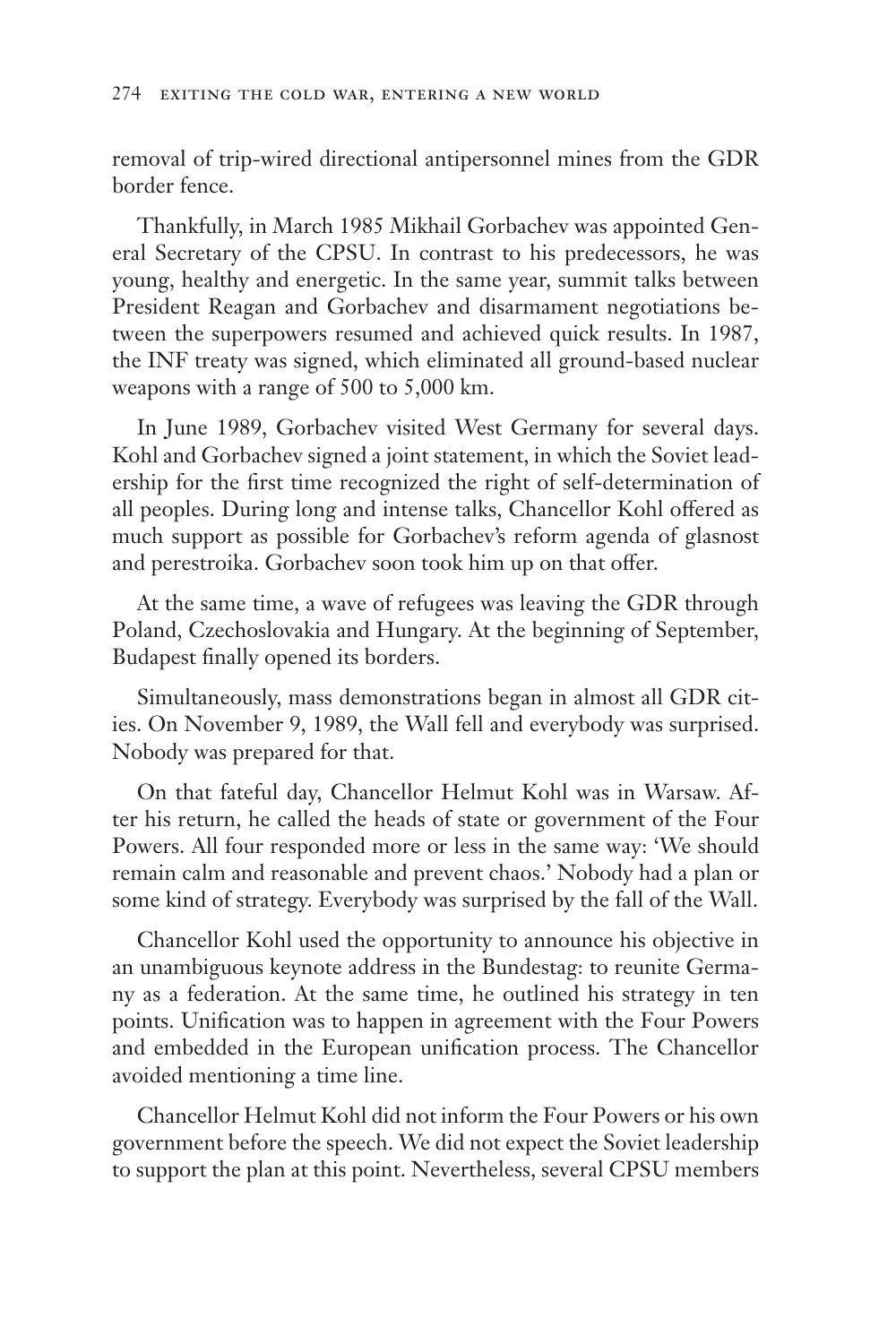publicly talked about possible developments in the GDR and did not rule out reunification. Gorbachev's first reaction followed quickly. He called the Ten Point Plan a "diktat" that he could not accept.

The three Western powers probably would have pushed the Chancellor to discuss strategy before he could go public. This could have led the German government to miss an important, historic chance. In hindsight, all participants should admit that Chancellor Kohl took advantage of the chance for reunification just at the right moment.

One question remains: how did Germany get agreement from all Four Powers? From the very beginning, President George H.W. Bush supported Chancellor Kohl without reservation. In May 1989 in his speech at Mainz, Bush offered Germany "partnership in leadership." During his tenure, he put this into practice.

At the same time, Bush gave a promise to the Soviet leadership: "let the Soviets know that our goal is not to undermine their legitimate security interests." President Bush understood that security was a core Russian interest and responded accordingly. He treated Gorbachev as a partner and equal and never gloated about winning the Cold War. Bush and Kohl agreed early on that this would be important.

From the very beginning, Bush and Kohl also agreed that a united Germany should be a member of NATO and that European borders should remain unchanged. Nobody ever questioned the finality of the Oder-Neisse border with Poland.

George Bush's involvement was particularly useful in getting British Prime Minister Margaret Thatcher's agreement to unification and Britain's participation in the  $2 + 4$  negotiations between the two German states and the Four Power governments. Margaret Thatcher had great fear that unification could destroy Europe's stable postwar system without knowing what a new European order should look like. She was focused on a united, bigger and stronger Germany as a potential danger for Europe. Therefore, she also insisted on an united Germany that had to be a NATO member.

Chancellor Helmut Kohl was most disappointed about French President Mitterand's initially hesitant support. At a joint press conference in Bonn a few days after the fall of the Wall, Mitterand had spoken quite positively about the German right of self-determination. The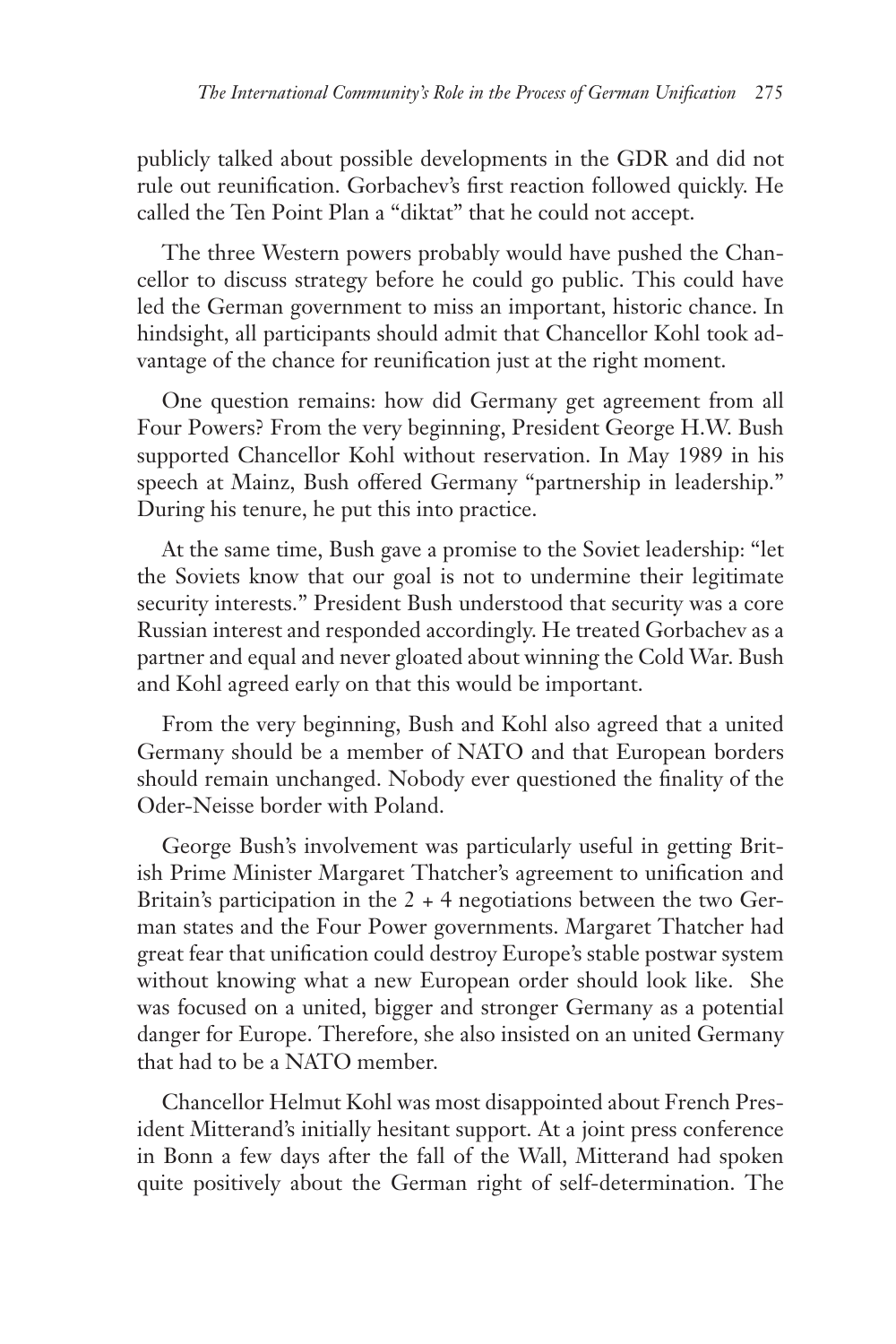French President was quite worried that a united Germany—larger and economically stronger than France—would not be quite as interested in close bilateral cooperation with France and as the engine of European integration as before.

Helmut Kohl immediately responded. In December 1989, he wrote a letter to Mitterrand and proposed a new joint initiative to deepen European integration by pursuing the goal of a Political Union. Mitterand agreed at once. In April 1990, the European Community (EC) supported this German-French initiative at the Dublin Summit.

In parallel, common preparations for a European Economic and Monetary Union were going on, which had been agreed on in June 1989 at the EC-Summit in Hanover/Germany—long before anyone had even thought of German unification.

One key question remained: what should or must the Federal Government do to get consent from the Soviet leadership? It was quite clear that no single measure would be enough to get over Gorbachev's No. There was only one path to Yes. We had to offer as large a package deal as possible with proposals to support Gorbachev's reform agenda and to improve future cooperation between the two countries as well as between East and West.

In the winter 1989-90, the Soviet Union was experiencing a severe supply crisis. In January 1990, Mikhail Gorbachev reminded Helmut Kohl of his promises to support his reforms and asked for shipments of food and other supplies. The Chancellor and his government immediately came to his help. In 1990, 22 treaties and agreements were signed with the USSR.

Additionally, the German Chancellor used every opportunity at talks with every EC and NATO member as well as summit meetings—including the World Economic Summit—to promote economic and financial support for Gorbachev's reform agenda. In May 1990, the urgency of this aid became apparent. The Soviet government confidentially asked Chancellor Helmut Kohl for a \$5 billion loan to safeguard the USSR's ability to meet financial obligations. Otherwise, the superpower Soviet Union would have been bankrupt in the summer of 1990.

Chancellor Helmut Kohl achieved the final breakthrough in the negotiations with Moscow after an April 1990 proposal. He offered to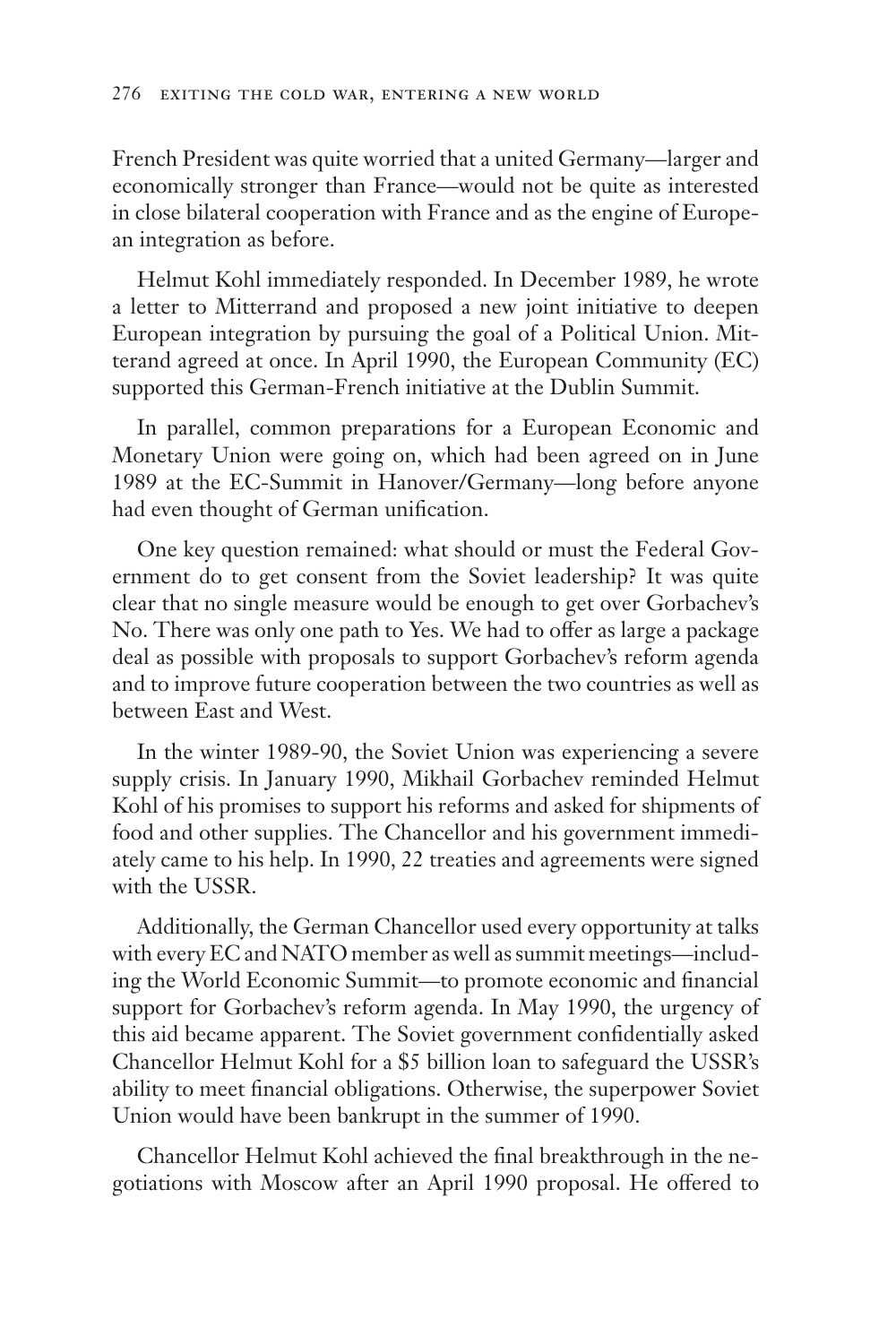negotiate a treaty under international law between a united Germany and the USSR. It was to be negotiated before unification and would be signed and ratified afterwards. The key offer was unequivocal German security guarantees vis-à-vis the Soviet Union. Mikhail Gorbachev and his Foreign Minister Eduard Shevardnadze responded almost euphorically. In November 1990 after unification, Chancellor Helmut Kohl and President Mikhail Gorbachev signed this "Major Treaty."

German security guarantees were flanked and supported by a NATO Special Summit in July 1990 in London. In the London Declaration, all NATO member states reinforced a message given days earlier stating that NATO no longer saw the Warsaw Pact countries as enemies and extended a "hand of friendship" to Eastern European nations. Since Mikhail Gorbachev was facing a CPSU Party Congress in July 1990, this was very helpful to him—as he later confirmed.

Common security has always been the key issue in finding agreement and cooperating with the Soviet Union and now with Russia. In 1989/90 the German government, the U.S. government and their European partners cooperated very closely at the highest levels, at the 2 + 4 negotiations and within multinational organizations such as NATO, EC and the World Economic Summit.

Nevertheless, in 1990, a number of uncertainties and risks could have derailed the process of German unification. In early January 1990, Mikhail Gorbachev surprised everyone with a press statement cancelling all meetings with his Western counterparts. Chancellor Helmut Kohl was also affected. He was waiting for his first personal conversation with Gorbachev after the opening of the Wall. According to Soviet Foreign Secretary Eduard Shevardnadze, there were intense struggles within the Soviet leadership about whether to use Soviet troops in the GDR. Gorbachev and Kohl personally met for the first time on February 10, 1990. Almost immediately, Gorbachev agreed that it was 'a matter for the two German states to decide if, when and how they were to unite.'

All the same, Mikhail Gorbachev was facing tough arguments within the CPSU. In July 1990, he was the first Secretary General to face more than 1,000 dissenting votes in the Central Committee—a historic precedent. At this point, he could have been overthrown, but he managed to remove his main opponent, Yegor Ligachev, from the Politburo. When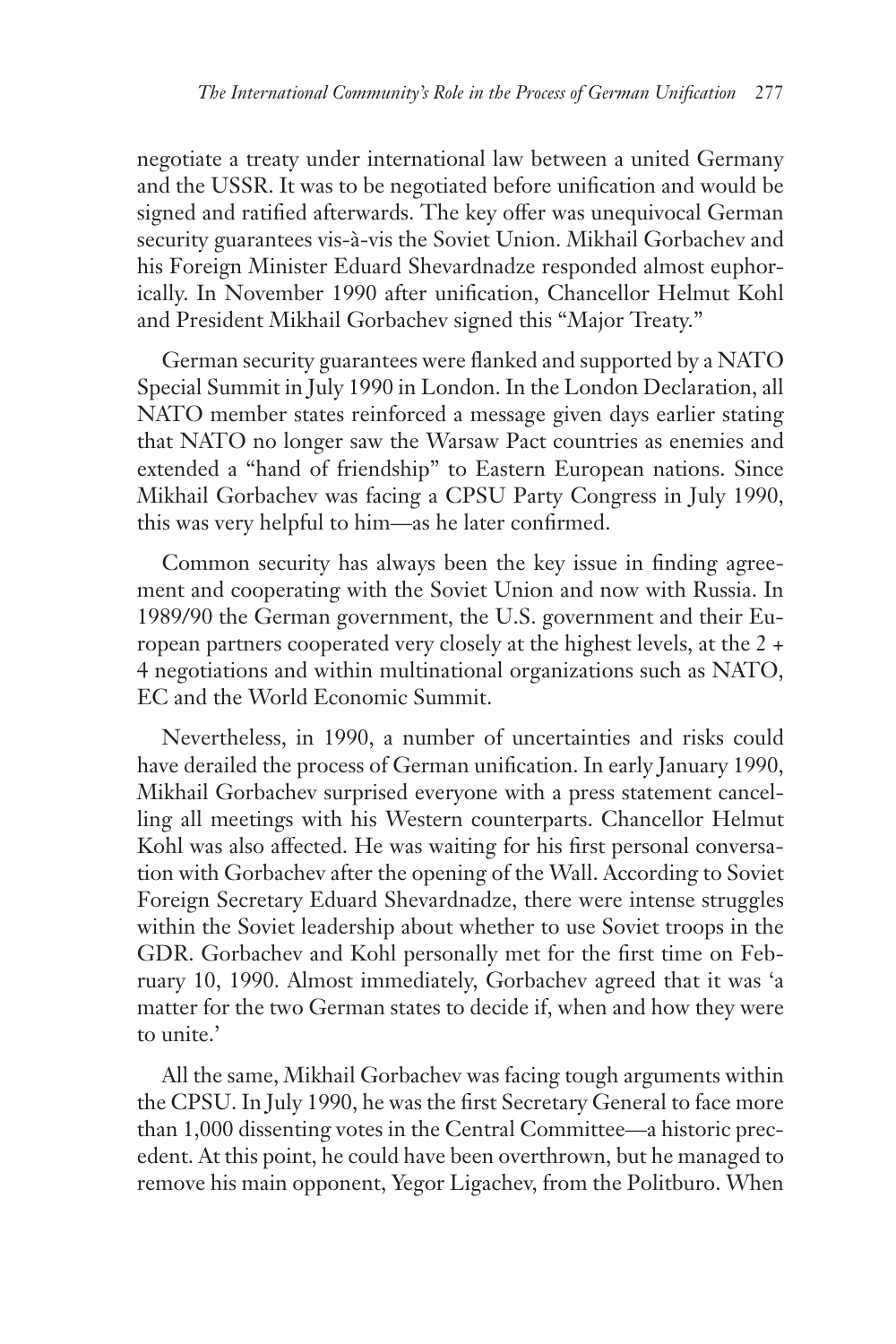Gorbachev met Kohl a few days later in the Caucasus, he was visibly relieved to have successfully weathered the Party Congress.

In addition, other flash points could have interfered with or even slowed down the process of German unification. On August 2, 1990, the Iraqi army annexed Kuwait. From this point on, the U.S. administration was focusing almost entirely on this new crisis.

Fortunately, the most important decisions concerning German unification had already been taken. When Secretary of State Jim Baker visited Chancellor Helmut Kohl on September 15, 1990 in his private home in Ludwigshafen, they almost entirely talked about Germany's contributions to the war against Saddam Hussein and the development of the region. Jim Baker was very satisfied with Germany's overall contribution of about 3.3 billion Deutschmark. This was more than his government had asked.

The second crisis in the summer of 1990 was brewing in the Balkans. The multiethnic state of Yugoslavia was beginning to break up. From 1991 until 1999, this led to a series of military conflicts. In the final phase of German unification that summer 1990 and considering the run-up to the first Iraq war, nobody saw any urgency in dealing with the rising tensions between the different ethnicities in Yugoslavia. It became clear that administrations have a hard time managing several conflicts at once. In 1991, the first shots were fired in Slovenia and Croatia.

Fortunately, we finished the process of German unification successfully and peacefully on October 3, 1990.

Today, almost 30 years later, the member states of NATO and the European Union (EU) should recall what was changed peacefully and mutually agreed between 1989 and 1991:

In 1989-90, the Soviet Union did not intervene militarily anymore when Warsaw Pact countries such as Poland, Hungary, the GDR, and Czechoslovakia opened the Iron Curtain and started the process of democratization.

Germany was united in agreement with all Four Powers in just 329 days. The Soviet leadership gave up Stalin's most important price from World War II—the GDR and East Berlin—without firing a shot.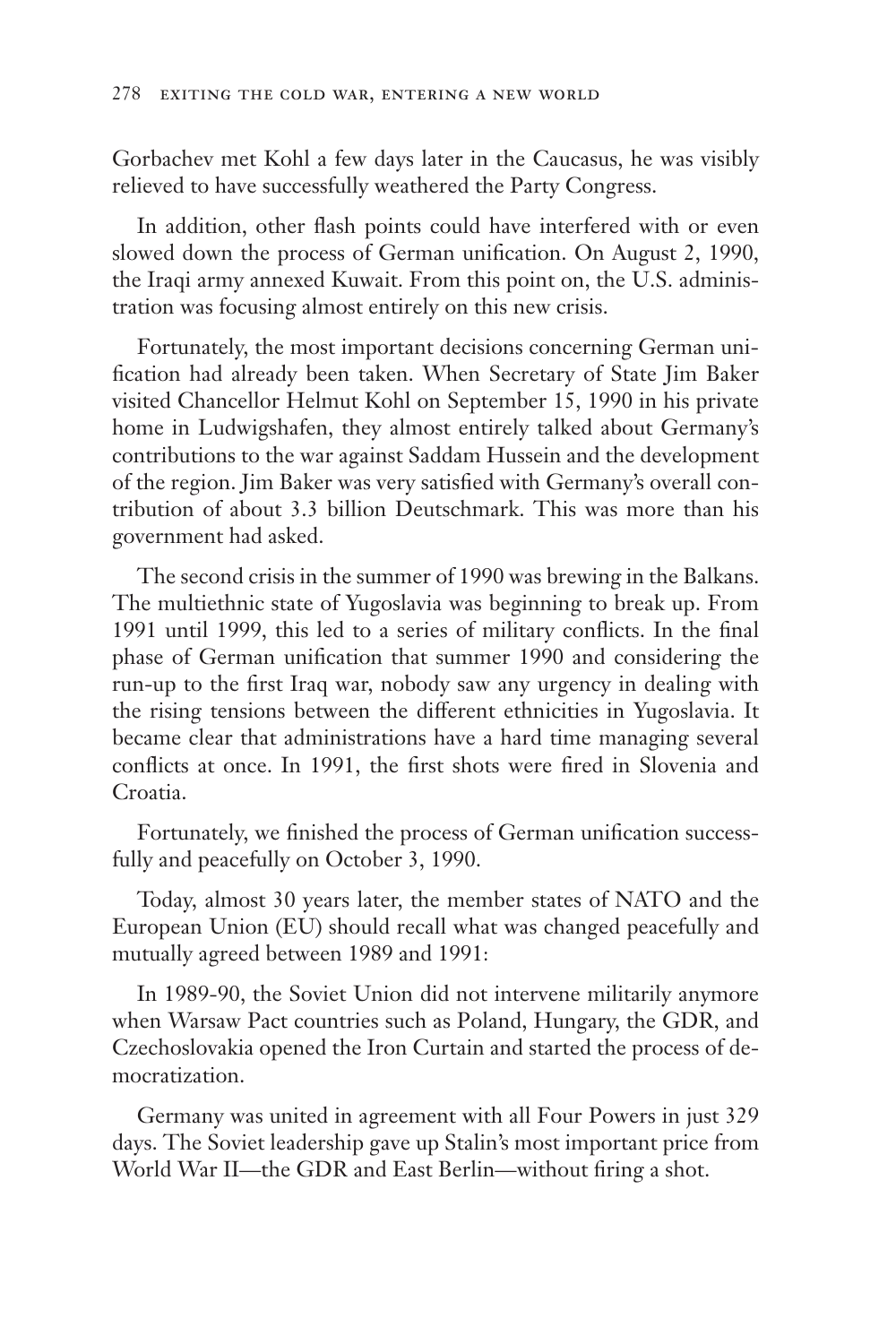The Soviet Union accepted that a united Germany would remain a member of NATO and the EU.

The USSR peacefully withdrew 500,000 troops and their weapon systems from Central Europe—Hungary, Czechoslovakia, Poland, including 370,000 from the GDR alone.

From 1988 until 1992 the most far-reaching disarmament and arms control agreements were signed, limiting or eliminating conventional, nuclear and chemical weapons. Eighty percent of all nuclear weapons were eliminated.

In July 1991 the Soviet military alliance, the Warsaw Pact, peacefully and quietly dissolved.

In December 1991 the Soviet Union peacefully disbanded into 15 independent republics.

Every one of those events could have triggered an internal or external military conflict as briefly demonstrated by the coup attempt against President Gorbachev in August 1991 in Moscow. All of these sensational events happened peacefully and with mutual agreement. Did the West ever realize this?

Let me summarize the reasons for success:

There was mutual trust between all decision-makers. Agreements were kept. Mikhail Gorbachev once said everything could have been different if he had not trusted Helmut Kohl and George Bush.

The Federal Republic and its Western partners were willing to support Gorbachev's reforms economically and financially.

The West took into account Soviet security interests. Washington and Moscow signed far-reaching disarmament and arms control agreements (INF/START/Chemical and Biological Weapons Ban/NRRC Agreement). NATO offered friendship and cooperation to the Warsaw Pact countries. Germany and the USSR signed the Major Treaty with security guarantees.

The culmination of events was the signing of the "Charter of Paris for a New Europe" in November 1990 by all 34 Presidents and Prime Ministers of the CSCE. Its goal was a pan-European framework for peace and security from Vancouver to Vladivostok—the "Common